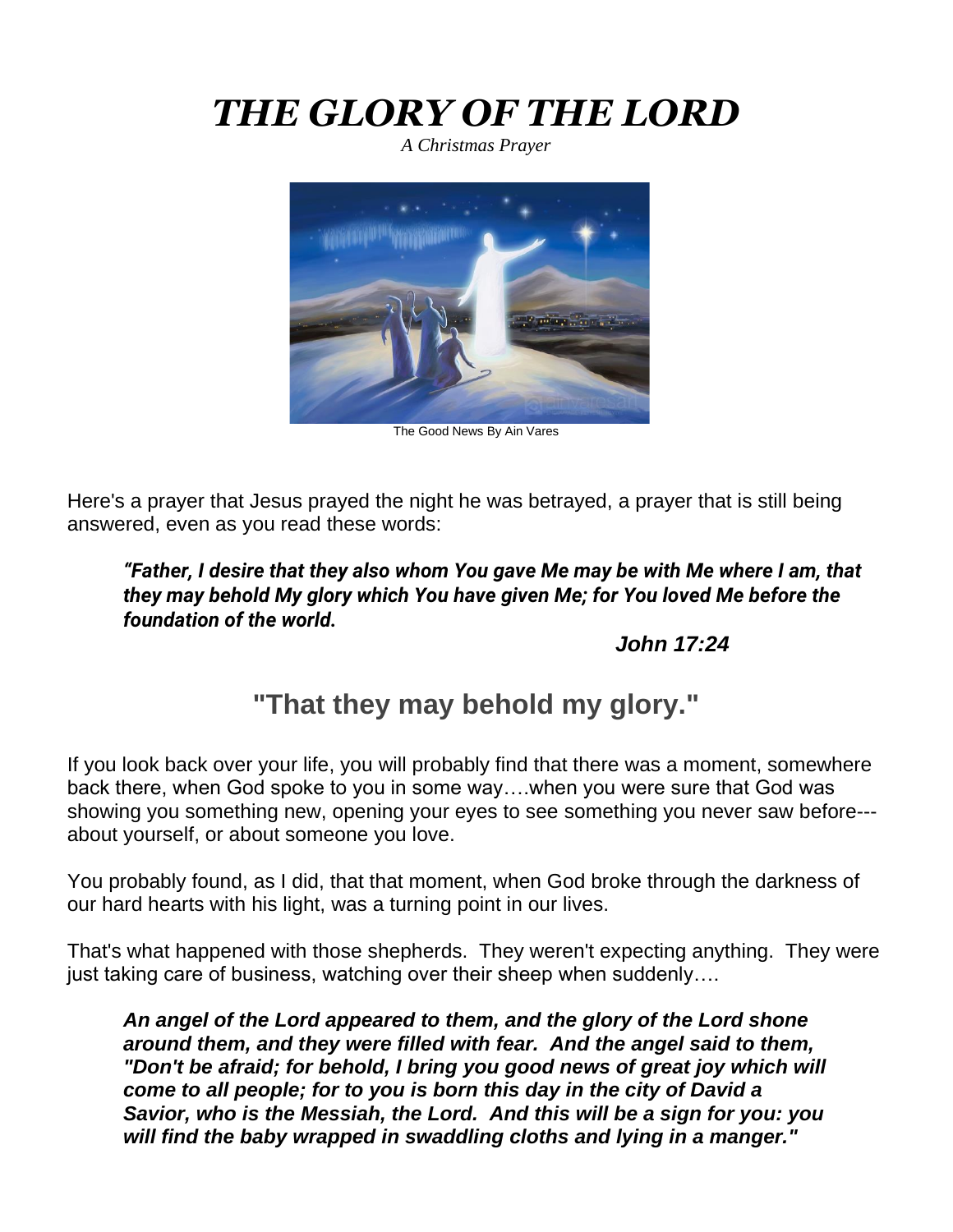#### *And suddenly there was with the angel a multitude of the heavenly host praising God and saying,*

#### *"Glory to God in the highest, and on earth peace, good will to men." Luke 2:9-14*

It was a moment that changed their lives, gave them eyes to see glory, even in a dark, smelly stable, where there was no blinding light.



True Light Ain Vares

Of course, such moments of vision occur only when God chooses. We cannot make them happen. But there's nothing wrong with our asking God to send us a fresh taste of his glory this Christmas, beginning this moment.

If you read through scripture, you discover that the people who were visited by the glory of God were always ordinary, lowly, humble people, like those shepherds. Even when King David or King Solomon saw God's glory, it only happened when they became broken and humble and child-like.

So let's humble ourselves before God right now. Let's turn this moment into a prayer, rising from our hearts, that this Christmas, for all the uncertainty that surrounds us, and all the troubles which may afflict our own souls….that this Christmas, God will visit us, as he visited those shepherds, with a sign of hope. A vision of glory. Light from heaven!

#### "Ask, and it will be given you," is the promise.

So we ask that somehow this Christmas will be different. That this Christmas our lives will be flooded with something clean, something holy, something eternal, that will give us a clearer vision of the path, and fresh power to stay on the path in the days ahead.